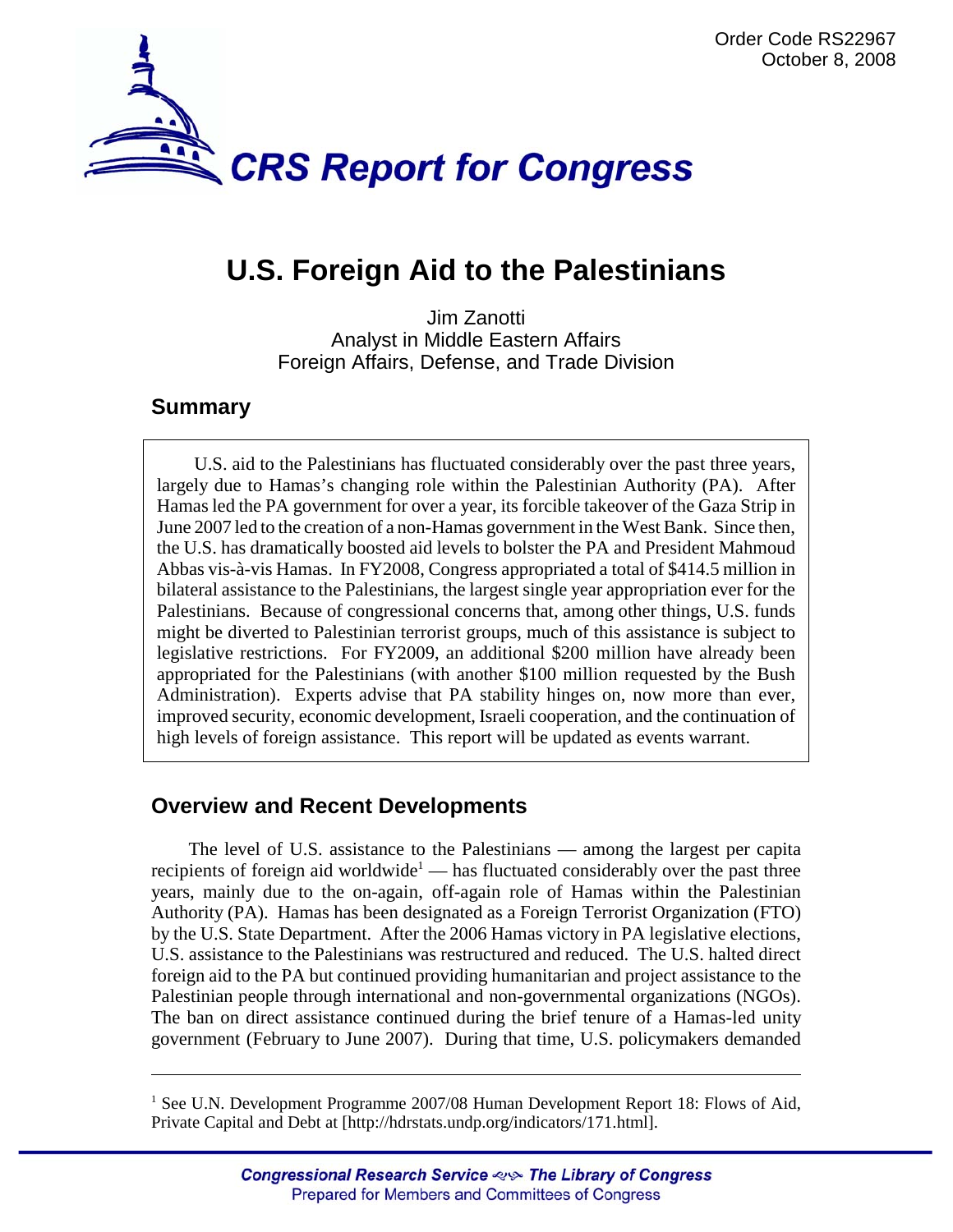unsuccessfully that Hamas renounce, among other things, violence and its commitment to the destruction of the state of Israel.

Subsequent events, however, altered the situation dramatically. In June 2007, Hamas forcibly took control of the Gaza Strip. PA President Mahmoud Abbas (head of the Fatah party), calling the move a "coup," dissolved the unity government and tasked technocrat Salam Fayyad to serve as prime minister and organize a new "caretaker" government for the PA in the West Bank. Within days, the United States lifted its economic and political embargo on the PA.

Since then, the Bush Administration and Congress have boosted U.S. aid levels in hopes of fostering an economic and security climate conducive to Palestinian statehood. The revival of Israeli-Palestinian negotiations over a final-status agreement in conjunction with the Annapolis Conference of November 2007 provided further impetus for U.S. economic support of the institutional and societal building blocks deemed crucial for Palestinian self-governance. Nevertheless, significant legislative conditions, limitations, and restrictions remain attached to certain aid given to Palestinians.<sup>2</sup>

#### **Types of U.S. Aid to the Palestinians**

**Project Assistance Through the U.S. Agency for International Development (USAID).** Most aid to the Palestinians is provided through assistance to NGOs participating in USAID's West Bank and Gaza program. Funds are allocated in this program for projects in sectors such as economic development, democratic reform, improving water access and other infrastructure, health care, education, and vocational training. The program is subject to a vetting process and to yearly audits intended to ensure that funds are not diverted to Hamas or other organizations classified as terrorist groups by the U.S. government.3

**Direct Assistance to the Palestinian Authority.** According to annual foreign operations appropriations laws, congressionally approved funds for the West Bank and Gaza Strip cannot be given directly to the PA unless the President submits a waiver to Congress stating that doing so is in the interest of national security.<sup>4</sup> Recent instances in which the United States has provided direct assistance to the PA as a result of special presidential action include the following.

<sup>&</sup>lt;sup>2</sup> See the Consolidated Appropriations Act, 2008 (P.L. 110-161), Division J, Title III, Economic Support Fund & Title VI, Secs. 644, 647, 650, 655-657. These conditions include a restriction on aid to Hamas (including Hamas affiliates and any government that includes members of Hamas) or to a Palestinian state unless commitments toward peaceful coexistence with Israel are made and other requirements met by the intended aid recipient.

 $3$  The vetting process for the USAID West Bank and Gaza program may be unique among USAID programs in that it requires participating NGOs to divulge detailed personal information of employees with access to funds or control over operations. See Walter Pincus, "Plan for Terror Screening of Aid Groups Cut Drastically," *Washington Post*, August 30, 2007; *Federal Register*, vol. 2, no. 36, pp. 39042-39044.

<sup>&</sup>lt;sup>4</sup> See P.L. 110-161, Division J, Limitation on Assistance to the Palestinian Authority, Sec. 650. This law also expressly prohibits using funds transferred to the PA to pay salaries of PA employees in the Gaza Strip.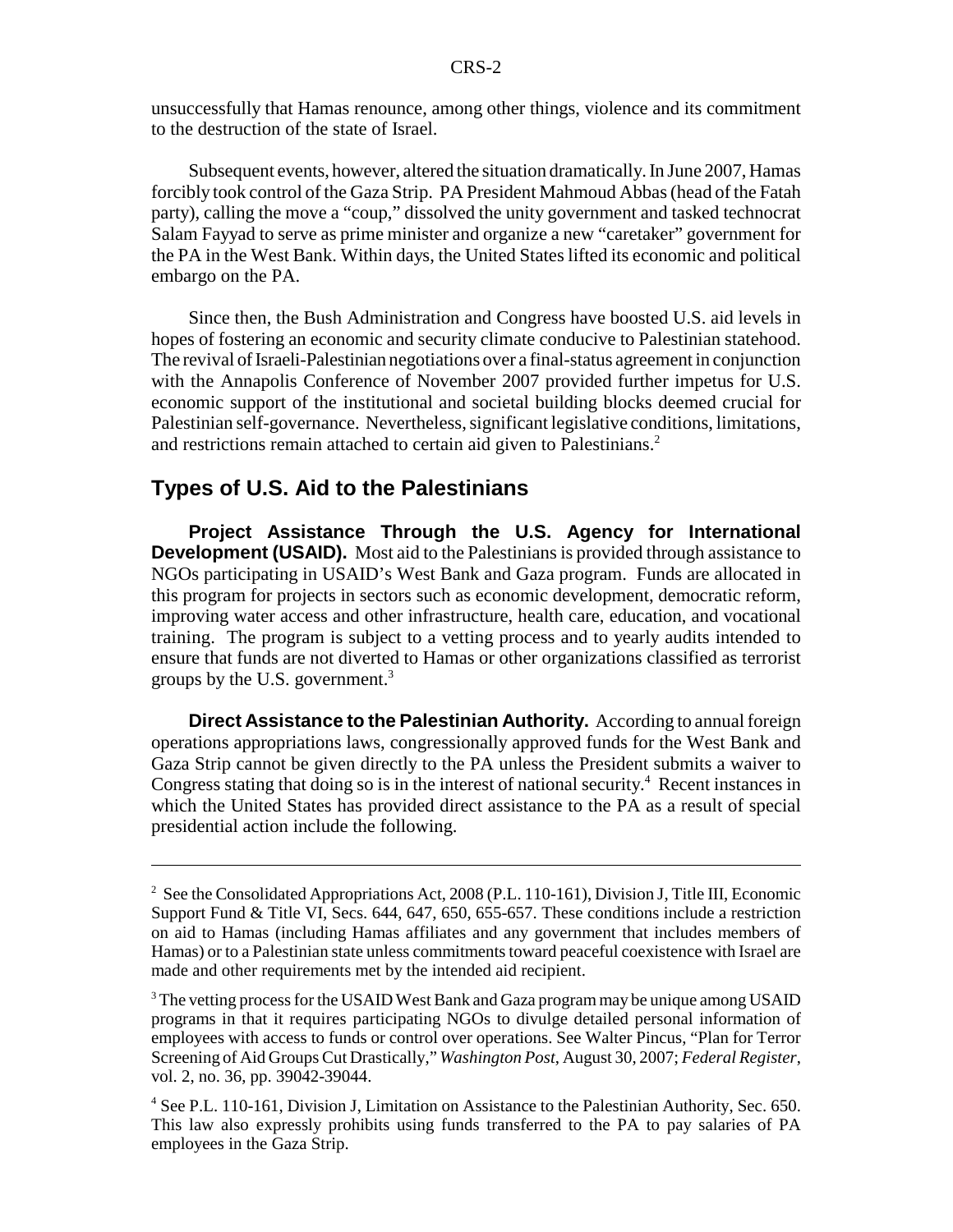- In January 2007, President Bush reprogrammed \$86.362 million in prioryear funding into the International Narcotics Control and Law Enforcement (INCLE) account to support Palestinian civil security forces loyal to President Abbas.<sup>5</sup> Chairwoman Nita M. Lowey of the House Appropriations Subcommittee for State, Foreign Operations, and Related Programs put a hold on the funds in February 2007, reportedly seeking assurances that they would only be used for non-lethal assistance.<sup>6</sup> Obligation of the funds for non-lethal purposes eventually began in June 2007, the month the Hamas-led unity government was dissolved and the new Fayyad PA government was formed.<sup>7</sup>
- In June 2007, President Bush issued a waiver to provide an additional \$18 million in direct assistance to the PA to be used for a variety of purposes, including democracy assistance and security assistance.8
- In February 2008, President Bush issued a waiver to provide \$150 million in budgetary assistance to the PA to "avert a serious and immediate financial crisis."9 Chairwoman Lowey again declared a hold, requesting greater details about the funds' allocation.<sup>10</sup> The funds were disbursed to the PA after the State Department delivered a certification (dated March 14, 2008) directly to Chairwoman Lowey stating that the PA had established a single treasury account and a single civil service payroll roster. $^{11}$

**Assistance for Palestinian Civil Security Forces.** As mentioned above, aid has been given to train and to provide non-lethal equipment for PA security forces loyal to President Abbas in an effort both to counter militants from organizations such as Hamas, Islamic Jihad, and the Al-Aqsa Martyrs' Brigades and to establish the rule of law for an expected Palestinian state. This assistance, planned by the Administration to last

<sup>7</sup> CRS conversation with U.S. Department of State official, September 16, 2008.

<sup>8</sup> See Presidential Determination No. 2007-20, available at [http://www.whitehouse.gov/news/ releases/2007/06/20070601-16.html].

<sup>9</sup> Text of the waiver is available at [http://www.whitehouse.gov/news/releases/2008/02/2008 0228-6.html].

<sup>10</sup> "Appropriator Wants Palestinian Authority Aid on Hold Until Accountability in Place," *Congressional Quarterly*, March 4, 2008.

<sup>&</sup>lt;sup>5</sup> See Presidential Determination No. 2007-11, available at [http://www.whitehouse.gov/news/ releases/2007/01/20070130-8.html]. Under Chapter 8 of part I (Section 481) of the 1961 Foreign Assistance Act (as amended): "Notwithstanding any other provision of law, the President is authorized to furnish assistance to any country or international organization, on such terms and conditions as he may determine, for the control of narcotic and psychotropic drugs and other controlled substances, or for other anticrime purposes."

<sup>6</sup> See "Splits Between U.S. and Europe Over Aid for Palestinians," *International Herald Tribune*, February 22, 2007.

 $<sup>11</sup>$  The certification was required by the 2008 foreign operations bill. See P.L. 110-161, Division</sup> J, Title III, Economic Support Fund. This certification requirement for funds exceeding \$100 million is also expected to apply to any FY2009 direct assistance to the PA.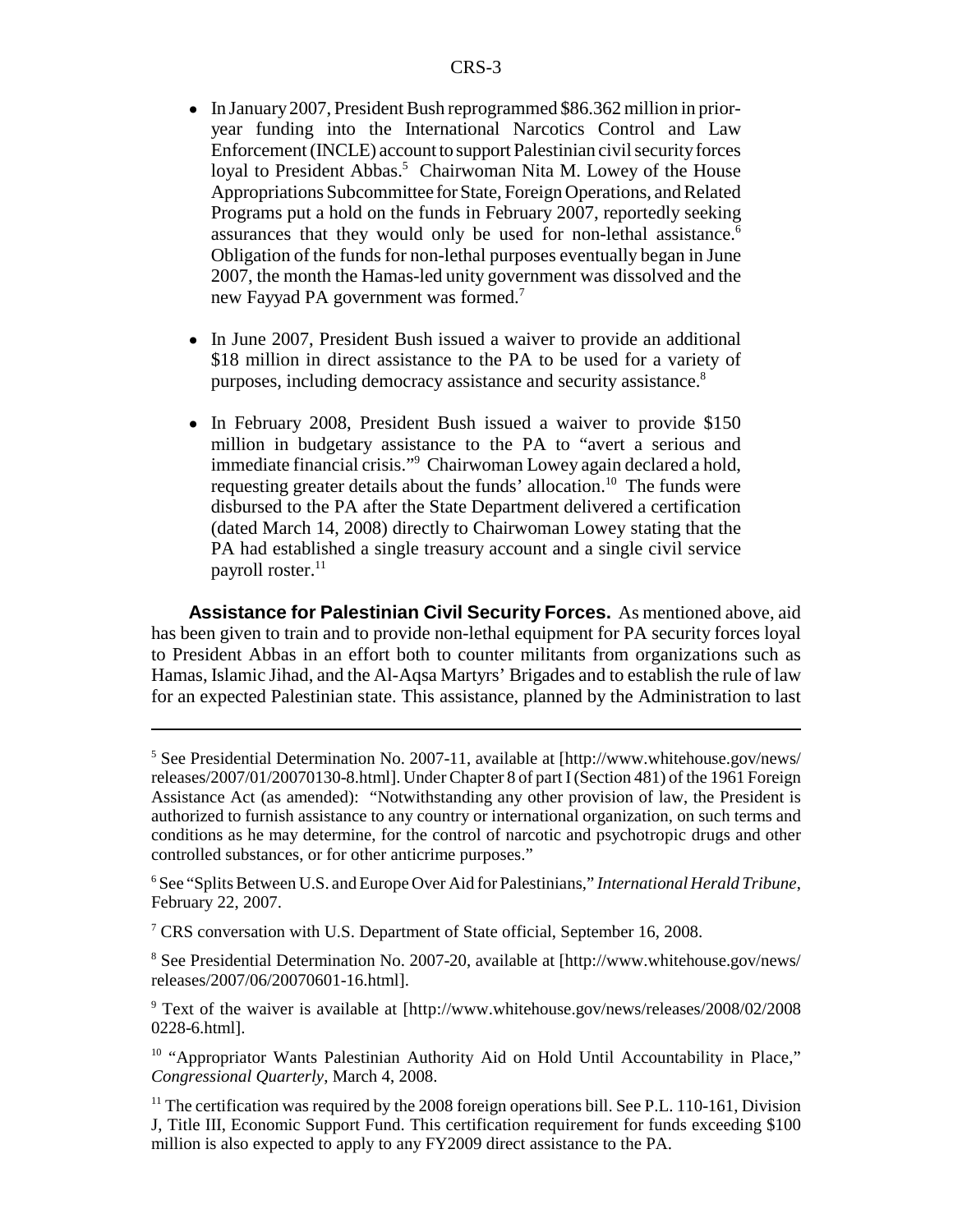at least through 2011, has come from the INCLE account. Since Hamas gained control of the Gaza Strip, Lt. Gen. Keith Dayton, the U.S. Security Coordinator, has helped with the training of about 400 Presidential Guardsmen and about 1,000 National Security Forces (NSF) troops (training for the second of five special NSF battalions planned for the West Bank began in September 2008) at the International Police Training Center just outside Amman, Jordan.<sup>12</sup> Most reports agree that law and order have improved where the PA forces have been deployed, but uncertainty remains (particularly among some Israeli officials) over the willingness and ability of the forces to incapacitate militants. Some Palestinians and outside observers assert that the effectiveness and credibility of PA operations are undermined by Israeli restrictions, as well as by Israel's own security operations in the West Bank.13

**U.S. Contributions to UNRWA.** The United States is the largest single-state donor to the United Nations Relief and Works Agency for Palestine Refugees in the Near East (UNRWA), which provides food, shelter, medical care, and education for many of the original refugees from the 1948-1949 Arab-Israeli war and their families — now comprising approximately four million Palestinians in Jordan, Syria, Lebanon, the West Bank, and Gaza.<sup>14</sup> U.S. contributions to UNRWA — separate from U.S. bilateral aid to the West Bank and Gaza — come from the Migration and Refugee Assistance (MRA) account and also from the Emergency Refugee and Migration Assistance (ERMA) account. According to the State Department's Bureau of Population, Refugees, and Migration (PRM), U.S. contributions to UNRWA for FY2008 total approximately \$185 million.<sup>15</sup>

<sup>&</sup>lt;sup>12</sup> See Adam Entous, "Palestinian Forces Return from U.S.-Funded Training, Reuters, May 28, 2008; "500 Palestinian Security Force Members Head to Jordan for U.S.-Funded Training," *Reuters*, September 18, 2008.

<sup>13</sup> See International Crisis Group, *Ruling Palestine II: The West Bank Model?* Middle East Report no. 79, July 17, 2008.

<sup>14</sup> See CRS Report RS21668, *United Nations Relief and Works Agency for Palestine Refugees in the Near East (UNRWA)*, by Rhoda Margesson.

<sup>&</sup>lt;sup>15</sup> According to PRM, U.S. contributions in FY2008 have constituted approximately 17.8% of the UNRWA General Fund budget and have comprised a major share (up to 25%) of other UNRWA funds benefitting Palestinian refugees in Lebanon, the West Bank, and Gaza. Over the last five fiscal years, annual U.S. contributions to UNRWA have averaged approximately \$137 million.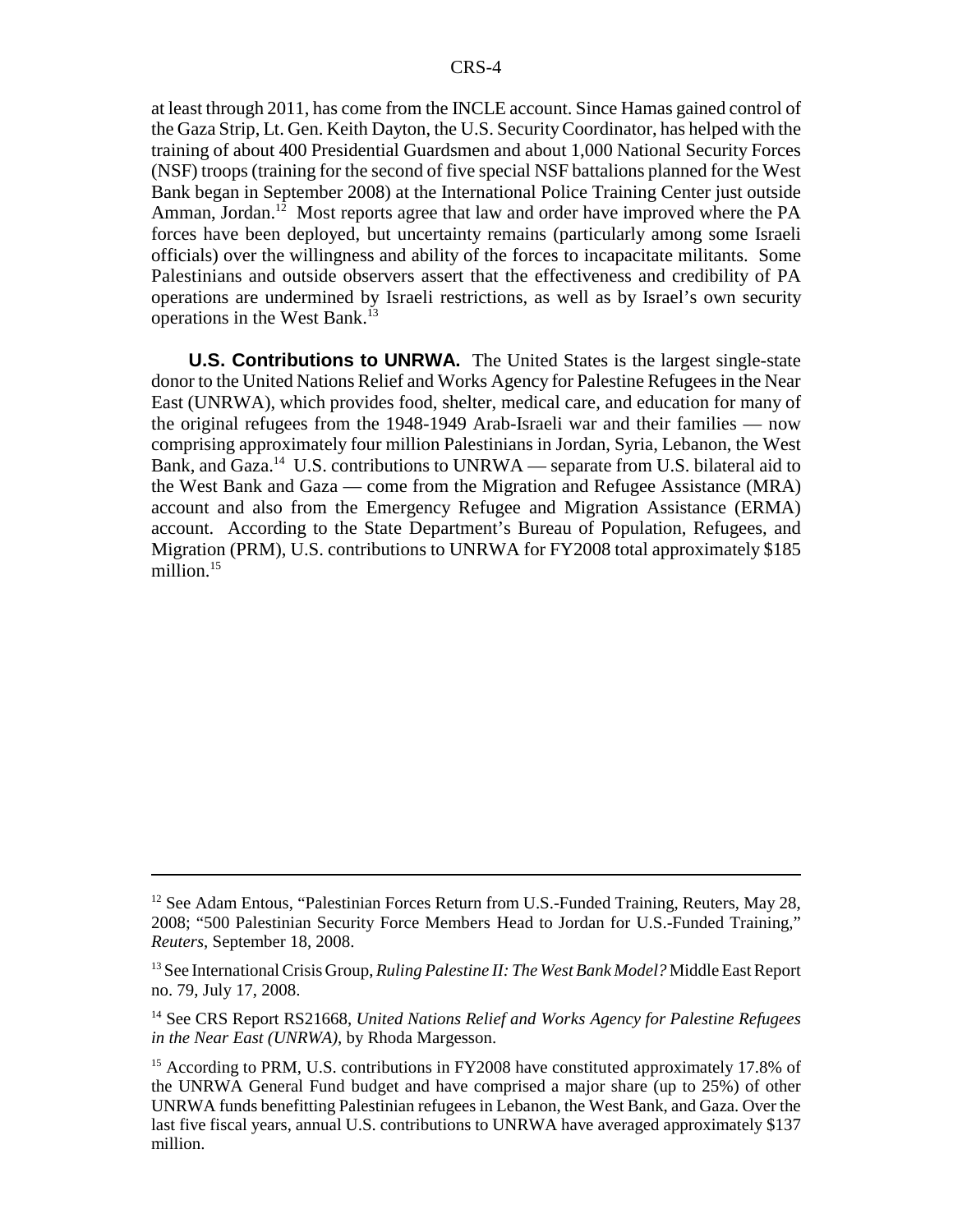# **Factors in Determining Future Aid**

**Effectiveness of U.S. Assistance on Security in West Bank and Gaza.** Instability in the Palestinian territories is, paradoxically, both a major reason for the recent increase in U.S. assistance and a factor that could militate against maintaining current aid levels. After Hamas's takeover of the Gaza Strip and dismissal from the PA in June 2007, the United States made assisting the PA with economic development and civil security — aimed at bolstering the standing of President Abbas and the Fayyad government — a higher priority. Yet, if the PA in Ramallah is unable, at a minimum, to achieve and maintain popular legitimacy and competent control in the West Bank, U.S. reluctance to provide resources and training might increase, given concerns that aid could be used against Israel or ordinary Palestinians, either by falling into the hands of Hamas or otherwise. Some observers argue that U.S. assistance does not enhance the legitimacy of Abbas and the PA, but rather detracts from it by leading some Palestinians to conclude that the PA is too beholden to the United States.<sup>16</sup>

**Prospects of Economic Development and International Support.** The appointment in June 2007 of Salam Fayyad, a former World Bank and International Monetary Fund official, as PA prime minister raised hopes for Palestinian reform and economic growth that have been realized in part. Fayyad produced a Palestinian Reform and Development Plan for 2008-2010 that helped garner major international donor assistance pledges and investment deals, respectively, at conferences in Paris (December 2007) and Bethlehem (May 2008) that new Middle East Quartet envoy (and former British prime minister) Tony Blair helped organize. International pledges of support, however, have proved insufficient to cover the PA's monthly budgetary expenses, occasionally requiring last-minute efforts by Fayyad and Blair to obtain outside assistance.<sup>17</sup> The ultimate success of Fayyad's plan appears to hinge on two factors: keeping the public sector solvent enough to sustain long-term private sector development, and getting Israeli restrictions loosened or lifted on the movement of goods and people both within and out of the West Bank and Gaza.<sup>18</sup>

<sup>16</sup> See Sherifa Zuhur, Ali Abunimah, Haim Malka, Shibley Telhami, "Symposium: Hamas and the Two-State Solution: Villain, Victim or Missing Ingredient?" *Middle East Policy*, vol. 15, issue 2, July 1, 2008; Transcript of National Public Radio interview ("All Things Considered") with Robert Malley, June 16, 2007.

<sup>&</sup>lt;sup>17</sup> See Adam Entous and Mohammed Assadi, "Palestinian PM Gets Phone Firm Help to Pay Wages," Reuters, August 8, 2008. See also The World Bank, *Implementing the Palestinian Reform and Development Agenda: Economic Monitoring Report to the Ad Hoc Liaison Committee*, May 2, 2008. Only a small fraction of the \$7.7 billion pledged in Paris (\$1.1 billion) was pledged for budgetary support, about \$535 million short of the PA's targeted needs for 2008. A *Washington Post* article stated that many Arab governments have only fulfilled a small percentage of their pledges to the PA since 2002, and, as a group, have conspicuously decreased donations since Fayyad's government was installed (although some have since made additional donations). See Glenn Kessler, "Arab Aid to Palestinians Often Doesn't Fulfill Pledges," *Washington Post*, July 27, 2008.

 $18$  See The World Bank, op. cit.; International Crisis Group, op. cit. Restrictions on movement have been a key factor in the Palestinian economic downturn since the Second Intifada (which began in late 2000), and the closure of Gaza crossings following the Hamas takeover in June (continued...)